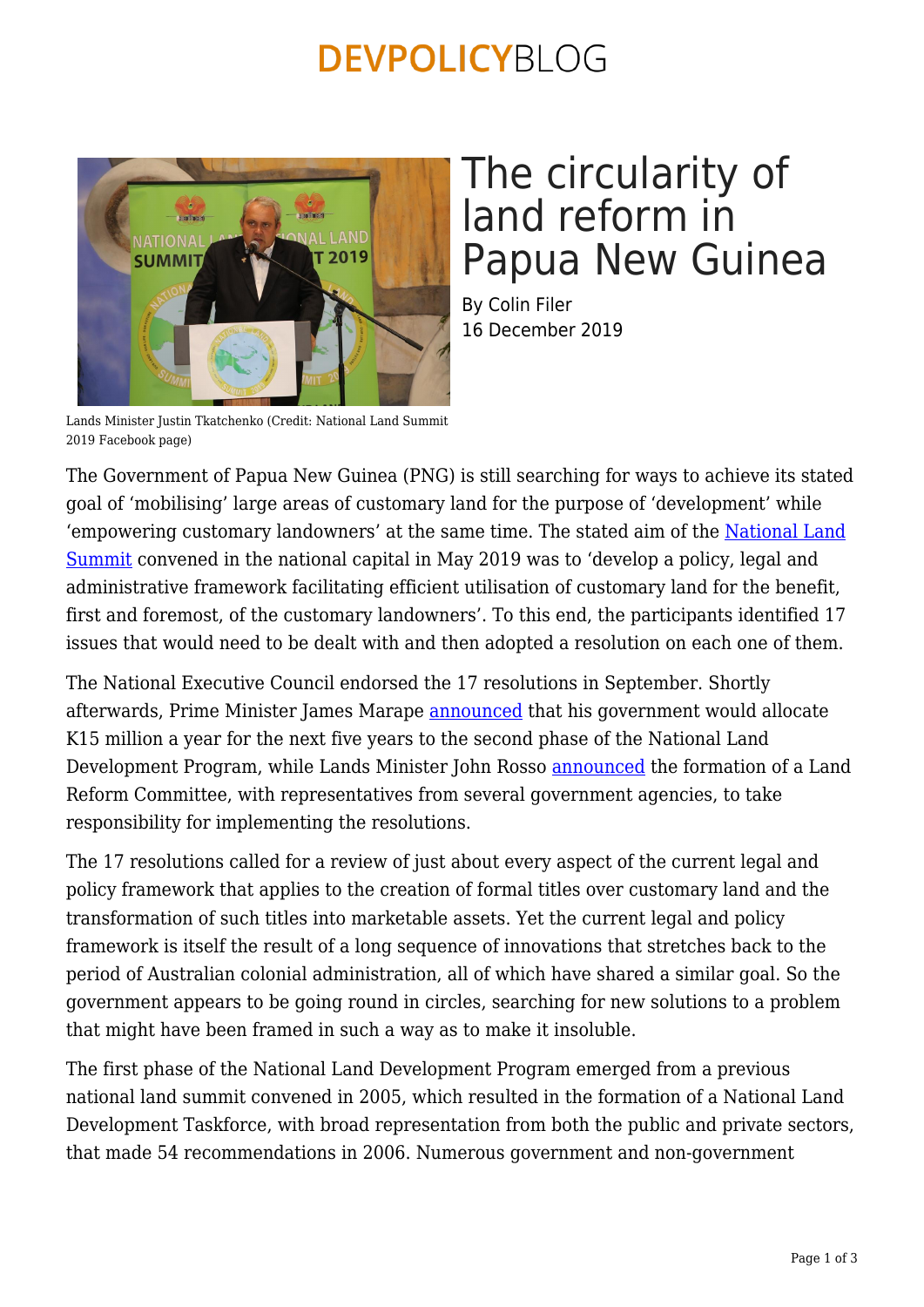## **DEVPOLICYBLOG**

agencies were officially charged with the task of implementing these recommendations and were allocated a budget very similar to the one that has just been allocated to the second phase of the program. When the money ran short, the Australian aid program provided funding for an Australian company, [Land Equity International,](http://www.landequity.com.au/projects/national-land-development-program/) to provide additional technical assistance. But a [recent review](https://pngnri.org/images/Publications/Discussion_Paper_160.pdf) of the first phase of the program found that most of the 54 recommendations had not been implemented – a failure that was largely attributed to the bureaucratic intransigence of the Department of Lands and Physical Planning.

Two of the recommendations that *were* implemented were those that related to the establishment of a legal mechanism whereby customary land groups would, for the first time, be able to register titles to their customary land and then lease it to government agencies or private investors. To this end, significant amendments were made to the [Land](http://www.paclii.org/pg/legis/num_act/lgia2009372/) [Groups Incorporation Act](http://www.paclii.org/pg/legis/num_act/lgia2009372/) of 1974 and the [Land Registration Act](http://www.paclii.org/pg/legis/num_act/lra2009271/) of 1981. These amendments were passed by the National Parliament in 2009, but the Lands Department was able to delay their implementation for another three years. Even then, they do not seem to have had the desired effect. Two of the 17 resolutions made by participants in the latest land summit were that both pieces of legislation should now be reviewed, amended again, or even repealed.

In a new [discussion paper](https://devpolicy.crawford.anu.edu.au/publications/discussion-papers), I have tried to assemble all the available evidence relating to the operation of this new legal regime between 2013 and 2018. I try to explain why it is that only a small proportion of the many thousands of land groups incorporated under the old legal regime have reincorporated themselves under the new one, and why an equally small proportion of the land groups that have been incorporated under the new legal regime have actually managed to register titles to their land.

What is now quite clear is that the registration of customary group titles has made a miniscule contribution to the government's stated desire, as expressed in the latest iteration of its [medium-term development plan](http://www.planning.gov.pg/images/dnpm/pdf/latest_pub/MTDP%20III%20Vol1-%20Web-compressed.pdf), to raise the proportion of 'bankable land' in the 'formal market' from less than 5 per cent in 2016 to 20 per cent in 2022. This is not only a problem for policymakers, but also for large sections of the urban population for whom housing has become an increasingly scarce and unaffordable commodity.

But is there any set of legal and administrative institutions that can serve to resolve this problem? The endless search for this particular holy grail seems to be based on a persistent refusal to recognise the existence of a circle that cannot be squared, and that is the incompatibility of customary social institutions with the operation of a capitalist economy that includes a land market.